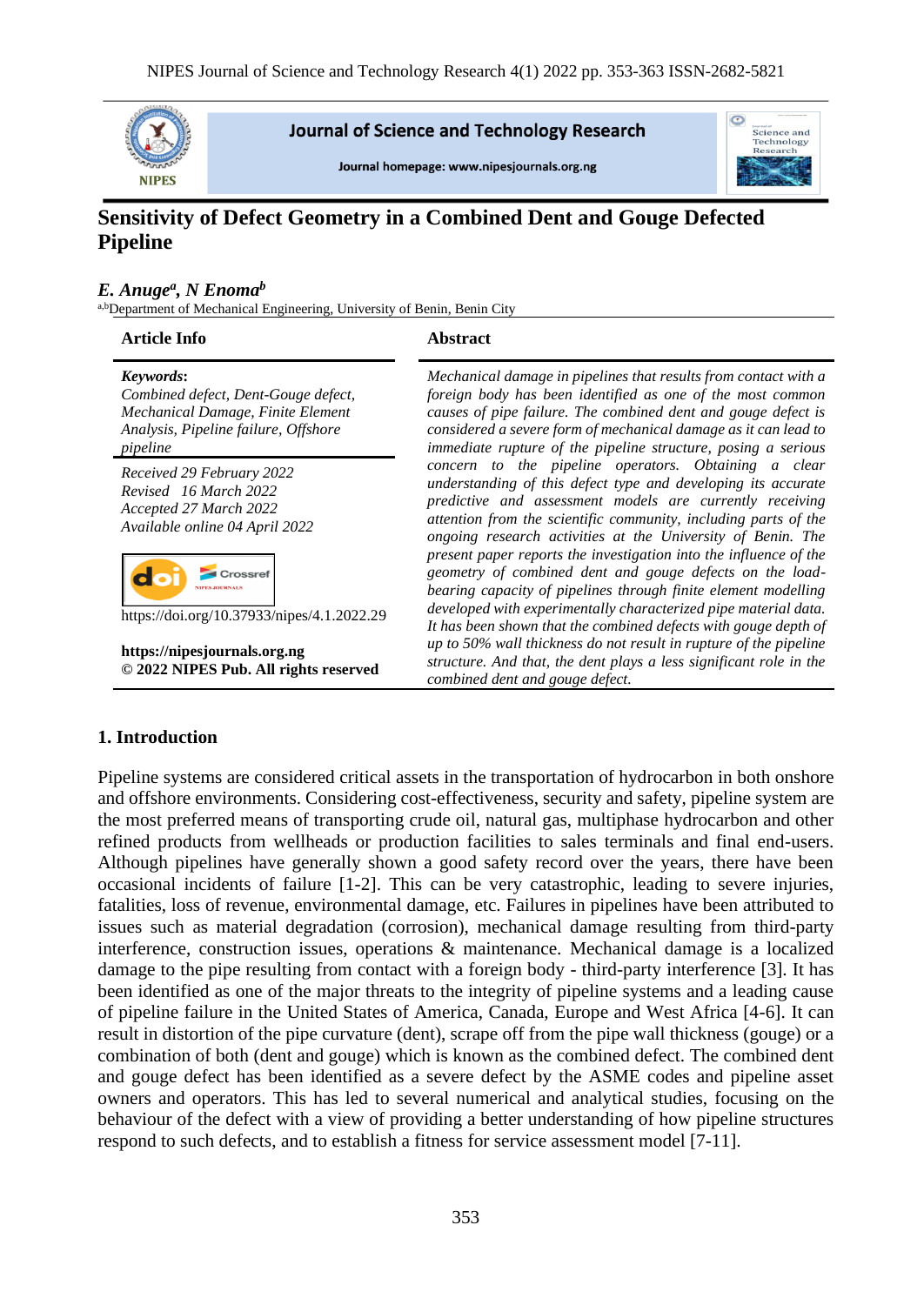However, even with the amount of information available from existing research work, a clear understanding of the underlying damage mechanisms and the development of accurate predictive models have not been completely achieved. The existing formula for the assessment of such defect (i.e. empirical Q factor model and the dent gouge fracture model) have their range of applicability limited to certain pipe grades, diameter and wall thickness. One of the limiting factors contributing to the gap in knowledge about the defect is the difficulty in assessing information from the metal loss or defected area during experimental investigations. This is because the gauges (such as strain gauges expected to measure parameters of interest) are damaged at the point of indentation. For this reason, other assessment methodologies (like the finite element method) that allow for the gathering of sensitive information during indentation and around the defected area have been deployed for the investigations. This also provides the flexibility of carrying out parametric studies on various defect geometries as it affects the behaviour of the pipe. This numerical approach using ANSYS coupled with experimental testing for key material properties have been employed in this paper, which reports some preliminary results from an ongoing research programme into the behaviour of pipelines with combined dent and gouge defect at the University of Benin.

# **2. Methodology**

# **2.1 Material Characterization**

Experimental testing was carried out on a sample pipe to obtain its mechanical properties and chemical composition. The following tests were performed as part of material characterization.

Chemical Composition: Chemical analysis was performed on the sample specimens using the spark atomic spectrometry method in accordance with the guidelines of ASTM E415 [12]. Two specimens were tested for chemical composition. Result obtained from the chemical analysis is presented in Table 1 below for the API 5L X52 pipe grade;

| Elements     | $\mathcal{C}$ | Si     | Mn       | P      | S      |
|--------------|---------------|--------|----------|--------|--------|
| - Wt $(%)$   | 0.0748        | 0.2620 | 1.4100   | 0.1026 | 0.0038 |
|              | 0.1050        | 0.2650 | 1.4200   | 0.0120 | 0.0034 |
| Elements     | Cr            | Mo     | Ni       | Nb     | Ti     |
| - Wt $(\% )$ | 0.0221        | 0.0045 | < 0.0015 | 0.0340 | 0.0200 |
|              | 0.0248        | 0.0048 | < 0.0015 | 0.0343 | 0.0206 |
| Elements     |               |        |          |        |        |
| - Wt $(%)$   | 0.0028        |        |          |        |        |
|              | 0.0032        |        |          |        |        |

**Table 1: Chemical Analysis Result**

Tensile Testing: This was performed to obtain the uniaxial tensile properties of the line pipe. This is performed in line with the requirements of ASTM E8 [13]. The test sample was obtained from the bare pipe. Dimensions of the test specimen are presented in Figure 1.



**Figure 1: Rectangular tension test specimen**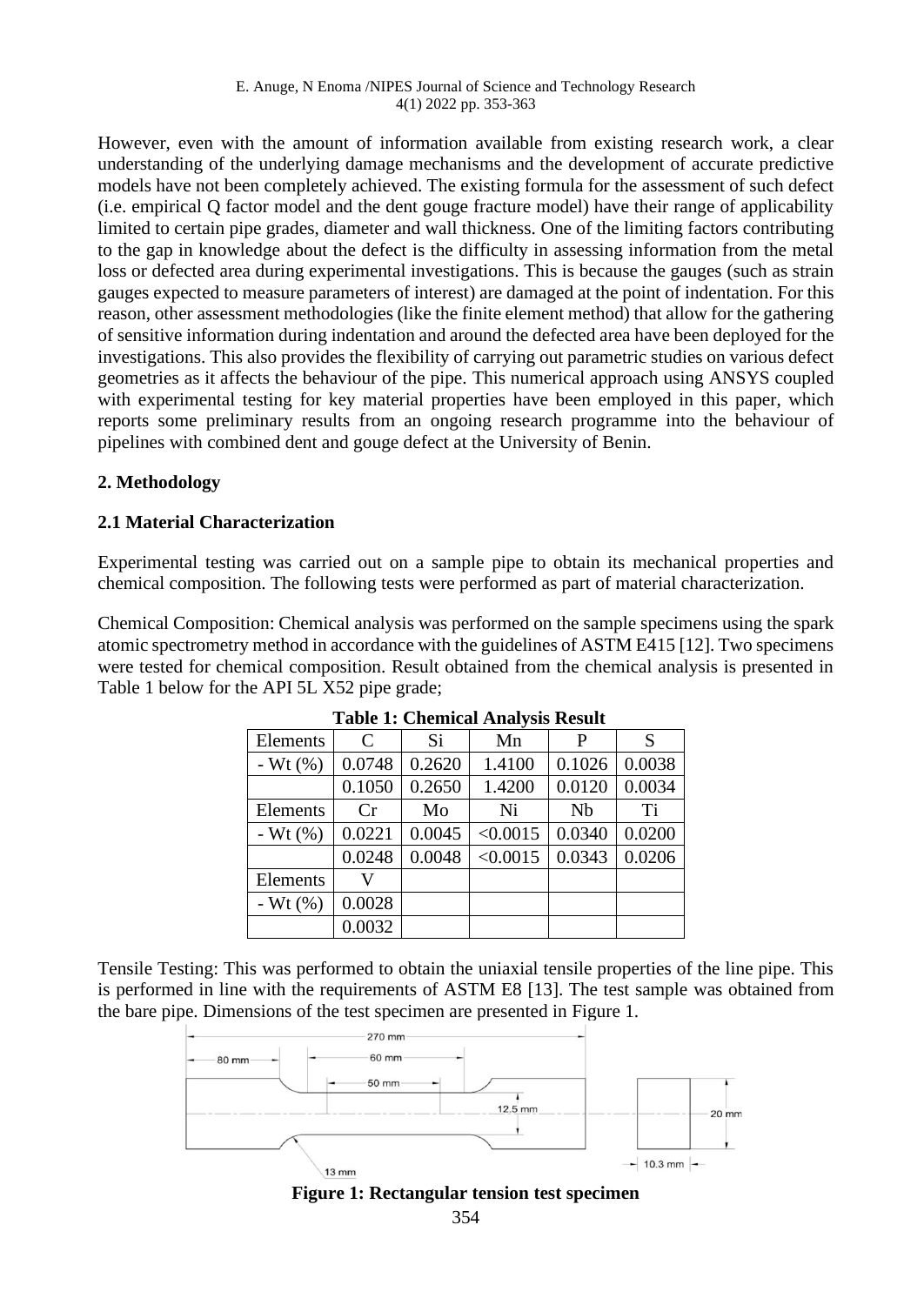The specimens were subjected to uniaxial tensile load. Figure 2 shows the ruptured specimen attached to the Instron 6000DX tensile testing machine.



**Figure 2: Ruptured tensile test Specimen**

The Engineering Stress–Strain graph obtained from two of the test specimens is presented in Figure 3. The graph presents the results obtained from the mother pipe is presented in red while that obtained from the weld is presented in blue. The material properties of the mother pipe were used for this investigation as it is predominant.



**Figure 3: Stress-Strain Graph**

From the test results, the YS and UTS obtained are 435.22 MPa and 548.46 MPa respectively. This test also provides details of the elastoplastic behaviour of the material (as shown in Figure 3) which served as an input to the finite element modelling and analysis.

## **2.2 Finite Element Modelling and Analysis**

Finite Element Model: FEA models were developed to simulate the behaviour of the test specimens. The general purpose software ANSYS was developed for investigations. The numerical modelling technique considered static, nonlinear (material nonlinearity, geometry of deformation and contact) finite element analysis using ANSYS.

The pipe OD and wt. used is 24" (610 mm) and 7.9 mm respectively. The length of the pipe is 2500 mm and the defect with a length 196 mm located at the middle of the pipe. This satisfies the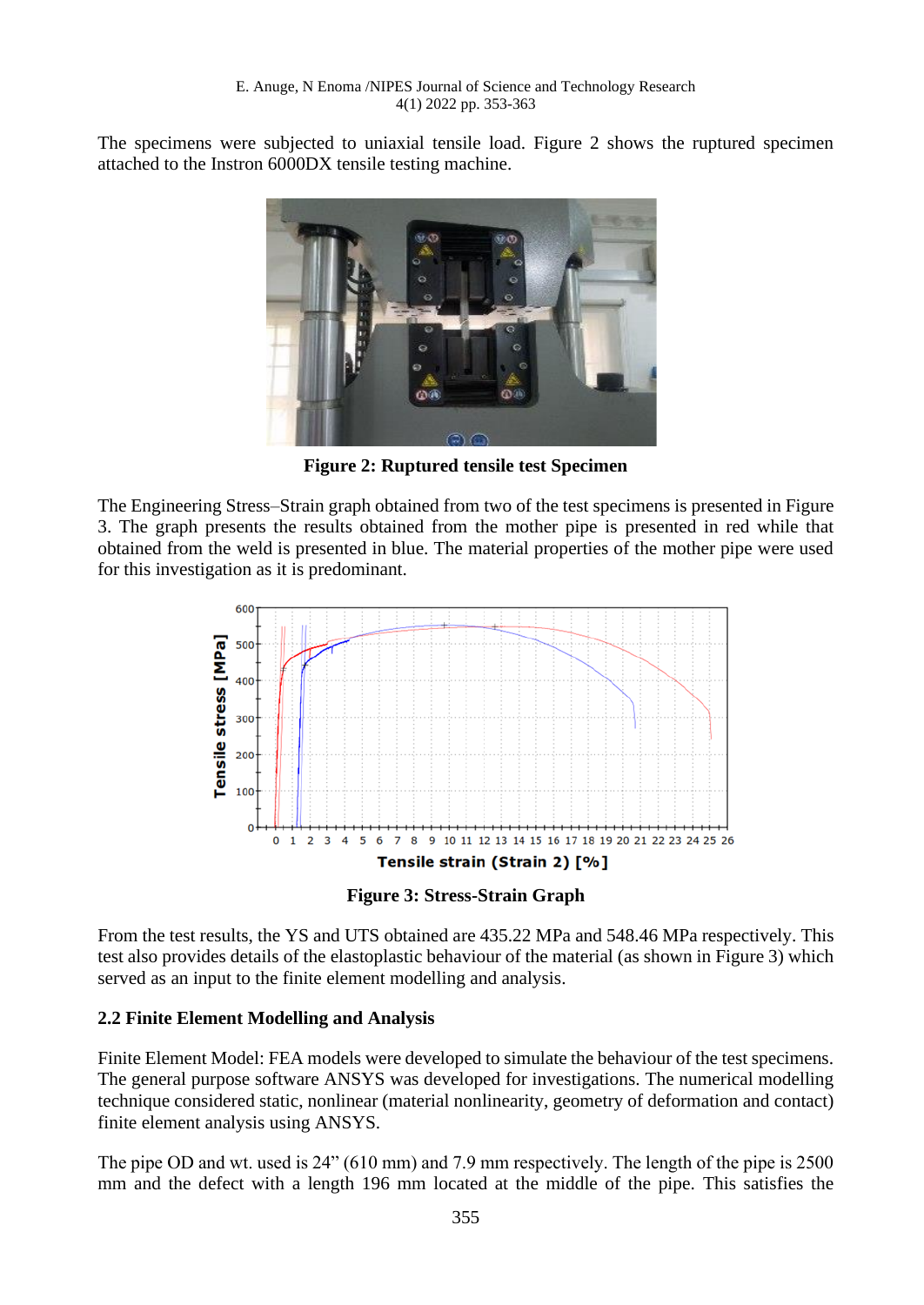requirement to have the undamaged section of pipe be at least  $10\sqrt{\text{r}}$ mtr from the defect area [14]. The indenter of dimension 196mm X84mm X200mm simulates a typical excavator tooth. Figure 4 presents a typical test set up of a pipe capped at both ends with an indenter positioned above it which comes in contact with the pipe to create an indentation. This simulates a typical test set up which has been used in several burst test analyses [16-19]. The pipe is anchored at the support locations and restricted from all translational and rotational movements at the anchor points.



**Figure 4: Test set up of Indenter and Pipe**

Defect Location & Geometry: The defect is positioned at the center of the pipe at the 12 O'clock position simulating a top of pipe defect resulting from contact with an excavator's tooth. This is typically an unconstrained defect. The length and width of the gouge were kept constant at 196mm x 84mm while the gouge depth and other parameters were varied in line with test requirements.

Material model: During indentation, it is expected that the pipe material will experience stresses beyond yield leading to permanent plastic deformation. To accurately simulate the material response to loading including elastic-plastic (nonlinear) material behaviour, the engineering stress-strain information obtained from uniaxial tensile testing (including detail of the elastic-plastic region) was converted to true stress-strain values using the expressions in Equations (1) and (2).

$$
S_{true} = S_{eng}(1 + e_{eng})
$$
\n
$$
e_{true} = \ln(1 + e_{eng}) - \frac{\delta_{true}}{E}
$$
\n(1)

The indenter was modelled as a rigid material (elastic). For this analysis, elastic-plastic isotropic hardening material properties were used in ANSYS.

Element Type and Meshing: The pipe was modelled using the SOLID187 element, a higher-order 3D, 10-node element. This element type was selected because of its suitability for integrating nonlinearities (material and geometric) and other true material behaviour needed for the analysis. The indenter was modelled using the SOLID 182 element type. A 3D, 4 node element. Contact and target surfaces were modelled using CON174 and TAR170 respectively [15].

Free meshing was used with convergence obtained to determine optimum element size as seen in Figure 5.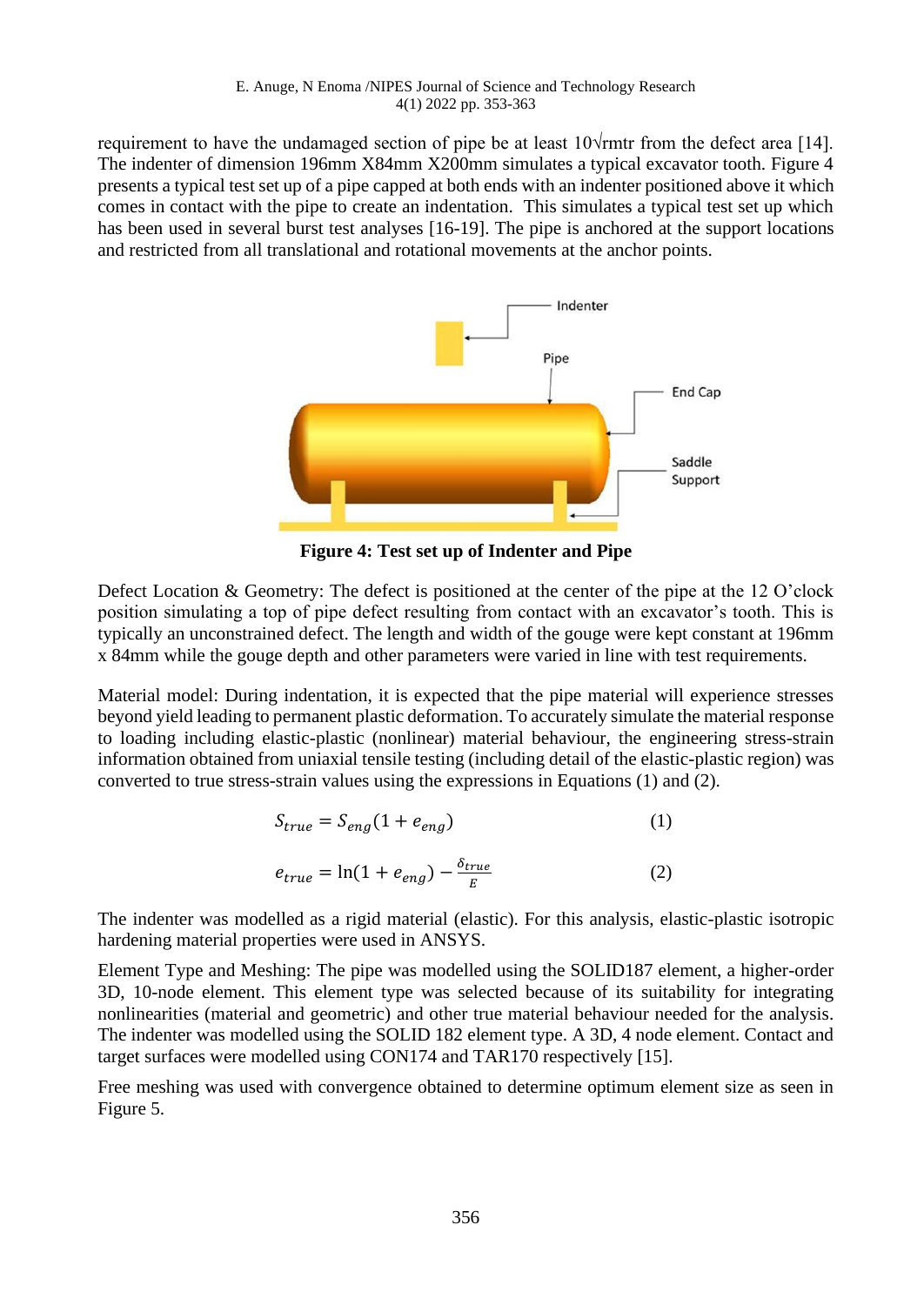

**Figure 5: A Close view of the Meshed Structure**

Loading and Boundary Conditions: To minimize computation time without compromising the integrity of results, the advantage of symmetry was taken (geometry, loading, boundary conditions, and material properties). The model was considered to be symmetrical about the longitudinal axis. In this case, half of the pipeline test set up and indenter were modelled. See Figure 6 (a). Displacement boundary conditions were also applied to the symmetry planes. The pipe was fully restricted at (zero displacement in all degrees of freedom) at the anchor locations as shown in Figure



# **(a) Pipe & indenter modelled with symmetry planes (b) Model showing anchor support locations**

**Figure 6: Half pipe model with symmetry planes and support locations**

To perform the investigations, a total of 10 Nos. test models were developed to investigate the influence of gouge depth. The gouge depth varied from 10% up to 50% wall thickness. For this case, the internal pressure was held constant at 0.72Py. Two (2) sets of test models (5 models each) were used in the investigations. The permanent dent depth was held constant at 3% and 6% for each of the test sets while the gouge depth was varied. See Table 2 for the test matrix.

| S/N                                                               | <b>Model Specimens</b> | Gouge<br>Depth | Dent<br>Depth | <b>Internal pressure</b> | Dent<br>Length | Dent<br>Width |
|-------------------------------------------------------------------|------------------------|----------------|---------------|--------------------------|----------------|---------------|
|                                                                   |                        | $(\%$ wt)      | $(\%OD)$      | (MPa)                    | (mm)           | (mm)          |
| Set 1: $(\textcircled{a} 3\%$ dent depth, $0.72Py$ ) – API 5L X52 |                        |                |               |                          |                |               |
|                                                                   | S06.GD1.DD1.P72        | 10             |               | 8.13                     | 196            | 84            |

# **Table 2: Test Matrix – Effect of gouge depth**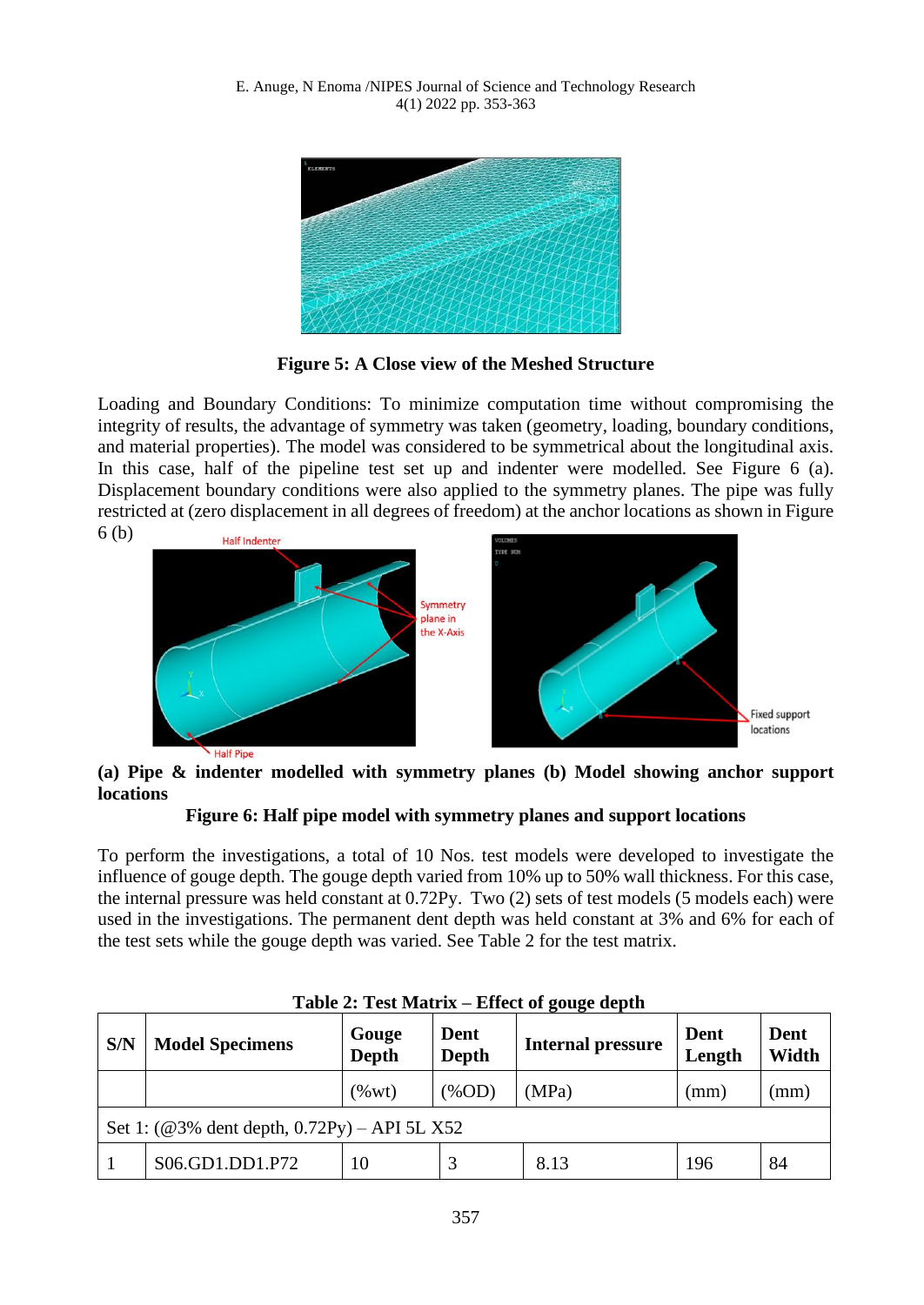E. Anuge, N Enoma /NIPES Journal of Science and Technology Research 4(1) 2022 pp. 353-363

| $\overline{2}$ | S07.GD2.DD1.P72                                                    | 20 | 3 | 8.13 | 196 | 84 |  |
|----------------|--------------------------------------------------------------------|----|---|------|-----|----|--|
| 3              | S08.GD3.DD1.P72                                                    | 30 | 3 | 8.13 | 196 | 84 |  |
| $\overline{4}$ | S09.GD4.DD1.P72                                                    | 40 | 3 | 8.13 | 196 | 84 |  |
| 5              | S10.GD5.DD1.P72                                                    | 50 | 3 | 8.13 | 196 | 84 |  |
|                | Set 2: @6% dent depth, 0.72Py - API 5L X52                         |    |   |      |     |    |  |
|                | S16-GD1-DD2-P72                                                    | 10 | 6 | 8.13 | 196 | 84 |  |
| $\overline{2}$ | S17-GD2-DD2-P72                                                    | 20 | 6 | 8.13 | 196 | 84 |  |
| 3              | S18-GD3-DD2-P72                                                    | 30 | 6 | 8.13 | 196 | 84 |  |
| $\overline{4}$ | S19-GD4-DD2-P72                                                    | 40 | 6 | 8.13 | 196 | 84 |  |
| 5              | S <sub>20</sub> -GD <sub>5</sub> -DD <sub>2</sub> -P <sub>72</sub> | 50 | 6 | 8.13 | 196 | 84 |  |

To investigate the influence of gouge depth a total of 10 models were also developed. In this case, the gouge depth was held constant while the dent depth varied between 0 to 6% OD. Table 3 presents the text matrix used for the investigations.

| S/N            | <b>Specimen</b> | Gouge<br>Depth | Dent<br>Depth  | Dent<br>Length | <b>Dent Width</b> | <b>Internal</b><br>pressure |
|----------------|-----------------|----------------|----------------|----------------|-------------------|-----------------------------|
|                |                 | $(\%wt)$       | $(\%OD)$       | (mm)           | (mm)              | $(\%Py)$                    |
| 1              | S29.GD3.DD0.P72 | 30             | $\overline{0}$ |                | 84                |                             |
| $\overline{2}$ | S08.GD3.DD1.P72 | 30             | 3              |                | 84                |                             |
| 3              | S18.GD3-DD2-P72 | 30             | 6              |                | 84                |                             |
| $\overline{4}$ | S30.GD4.DD0.P72 | 40             | $\overline{0}$ |                | 84                |                             |
| 5              | S09.GD4.DD1.P72 | 40             | 3              | 196            | 84                | 72                          |
| 6              | S19.GD4-DD2-P72 | 40             | 6              |                | 84                |                             |
| $\overline{7}$ | S31.GD5.DD0.P72 | 50             | $\overline{0}$ |                | 84                |                             |
| 8              | S10.GD5.DD1.P72 | 50             | 3              |                | 84                |                             |
| 9              | S20-GD5-DD2-P72 | 50             | 6              |                | 84                |                             |

**Table 3: Test Matrix – Effect of dent depth**

Using the Load stepping function in ANSYS, loading was performed in 3 stages; (i) Internal pressurization of the pipe (0.50Py or 0.72Py), (ii) bringing the indenter in contact with the gouged region of the pressurized pipe (iii) Unloading the system by removing the indenter contact with the pipe while internal pressure remains the same. Loading was applied in small increments; 1/200th of load to be applied.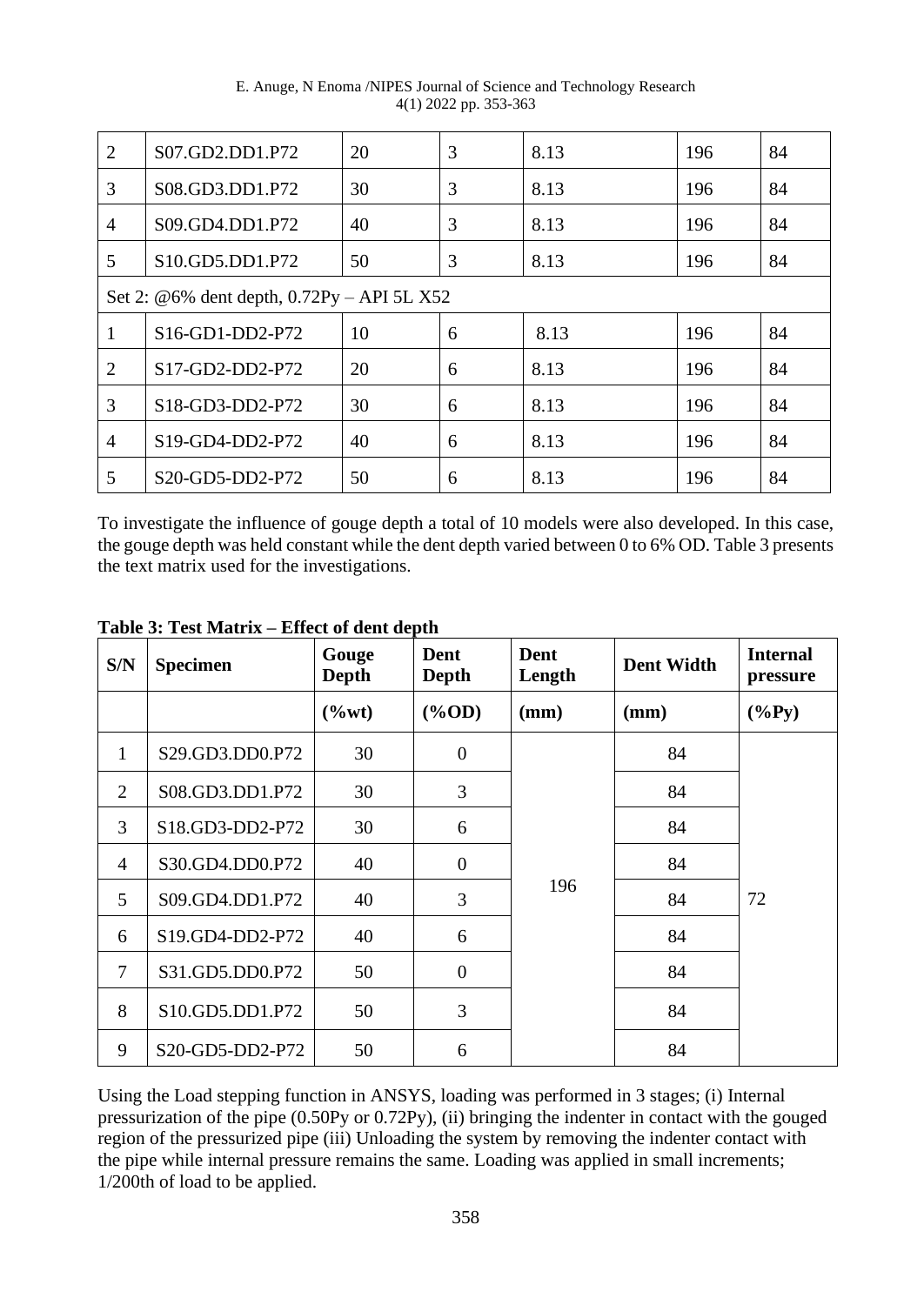Table 1 and 2 presents the test parameters deployed to investigate the influence of gouge depth and dent depth respectively.

Failure Criteria: To establish failure criteria, ANSYS uses only the von Mises criteria in which the principal stress components are combined into an equivalent stress. This is as presented in Equation 3.

$$
\sigma_{eq} = \frac{1}{2}\sqrt{(\sigma_h - \sigma_r)^2 + (\sigma_h - \sigma_l)^2 + (\sigma_h - \sigma_l)^2}
$$
\n(3)

For this investigation, failure is said to have occurred when equivalent stress exceeds the critical stress which in this case is the material ultimate tensile strength.

### **3. Results and Discussion**

### **3.1 Model Validation**

To ascertain the suitability of the finite element model to be used for the analysis, defect-free pipe models were developed and validated against the results obtained using Barlow's expression for hoop stress. It was also decided that a uniaxial field variable (hoop stress) be compared to avoid complexities in results obtained for the triaxial stress state which can be influenced by several other parameters including the support type, location, etc. The objective was to obtain results to be compared with that obtained from analytical results using Barlow's expression presented in Equation (4).

$$
P = 2 x UTS x \frac{t}{D}
$$
 (4)

For the validation studies, several pipe geometries were considered for the mother pipe of interest. In this case, the nominal wall thickness for the 24" (610 mm) pipe was varied between 7.92mm to 17.48mm. Results obtained are presented in Table 4.



**Figure 7: Model output** 

**Table 4: Test Matrix – Finite element model validation results**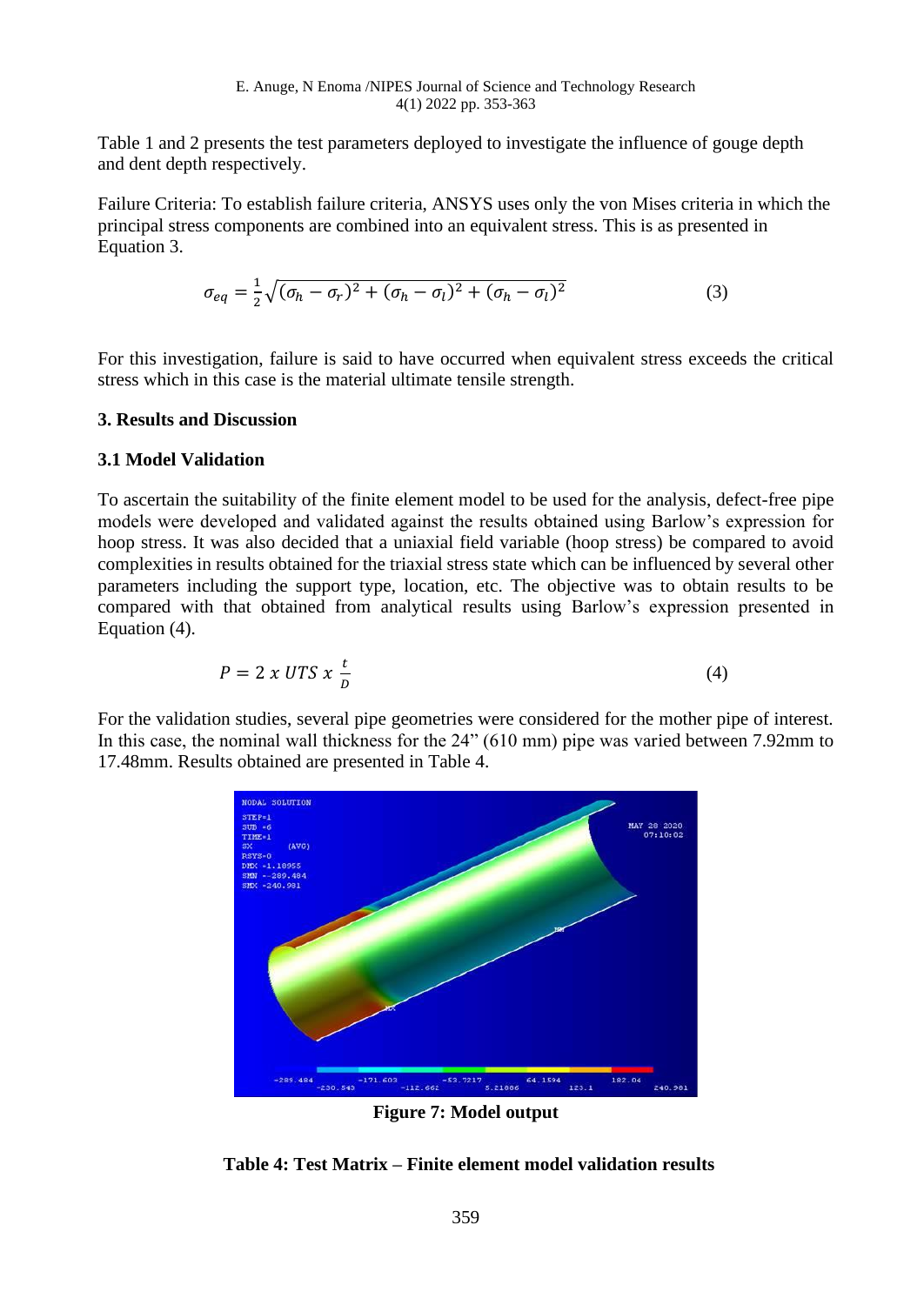| <b>NPS</b> | <b>Wall Thickness</b> | <b>Hoop Stress</b><br>(Analytical) | <b>Hoop Stress</b><br>(FEA) | <b>Deviation</b> |
|------------|-----------------------|------------------------------------|-----------------------------|------------------|
|            | mm                    | <b>MPa</b>                         | <b>MPa</b>                  |                  |
| 24         | 7.92                  | 217.58                             | 240.98                      | $-10.75$         |
|            | 10.31                 | 167.14                             | 164.66                      | 1.49             |
|            | 14.27                 | 120.76                             | 120.51                      | 0.21             |
|            | 17.48                 | 98.58                              | 103.43                      | $-4.92$          |

E. Anuge, N Enoma /NIPES Journal of Science and Technology Research 4(1) 2022 pp. 353-363

Results obtained from FEA give a maximum deviation of 10.5% which is considered acceptable and the model deployed for the investigations.

## **3.2 Parametric Study**

A parametric study was performed to determine the influence of defect geometry (dent depth and gouge depth) on the severity of the combined dent and gouge defect. The investigations focused on the structural response at the defect area. To perform the investigations, a total of 10 No. test models were developed. The gouge depth varied from 10% up to 50% wall thickness while the internal pressure was held constant at 8.13 MPa (0.72Py).

The permanent dent depth was held constant at 3% and 6% for each of the test sets. Figure 8 and Figure 9 presents the results obtained for the influence of gouge depth on the severity of the combined dent and gouge defect at 3% dent depth and 6% dent depth respectively.







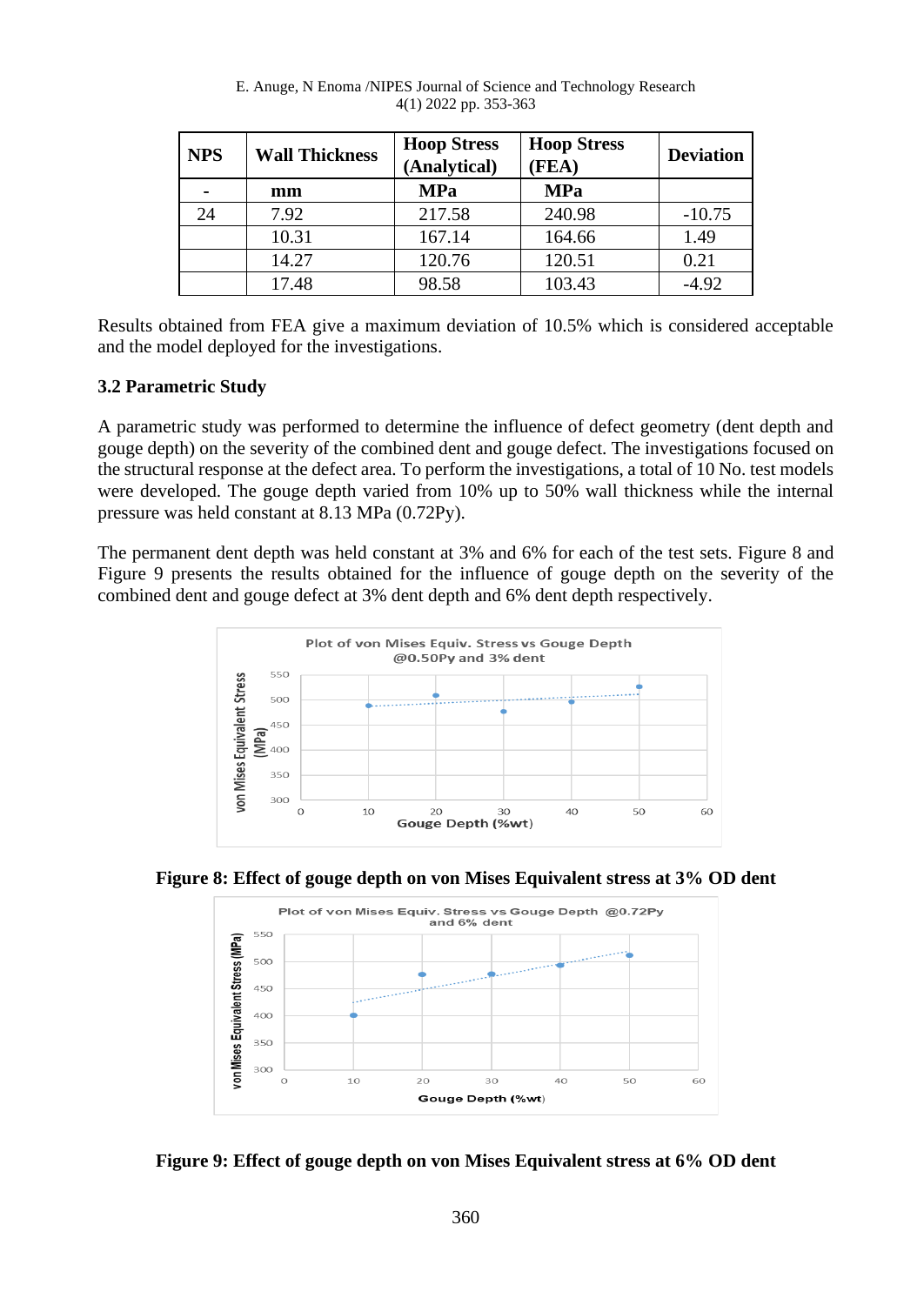The influence of dent depth was also considered in the investigations to determine its influence on the defect severity. For this investigation, 18 No. test models were developed. For each test case, the gouge depth was held constant with the internal pressure while the dent depth varied between 0% OD, 3% OD and 6% OD. The investigations were performed under two internal operating pressure conditions. A total of 9 test models were developed for each internal pressure considered; 5.65 (0.5Py) and 8.13 MPa (0.72 Py). Following the results obtained from the investigations on the influence of gouge depth which showed the severity of the defect increasing with increase in gouge depth, it was decided that the most severe cases be used for the investigations. In this case, the gouge depth varied between 30%, 40% and 50% wall thickness.

Figures 10 and 11 show the plot of the results for the investigations performed at 0.72Py and 0.5Py respectively.



**Figure 10: Effect of dent depth on Equivalent Stress at 0.72Py**



**Figure 11: Effect of dent depth on von Mises Stress @ 0.5Py**

## **3.3 Discussion**

Figures 8 and 9 show that a reduction in wall thickness negatively impacts the load-bearing capacity of the pipeline. The investigations reveal that as the gouge depth increases, the induced stresses also increase and therefore pose a threat to its integrity. It shows that the induced stress is amplified at the metal loss area. This implies that the amount of metal loss experienced from the mechanical impact is critical to the pipeline's structural integrity and serviceability. This finding aligns with results of existing research works on the influence of gouge depth [19][20].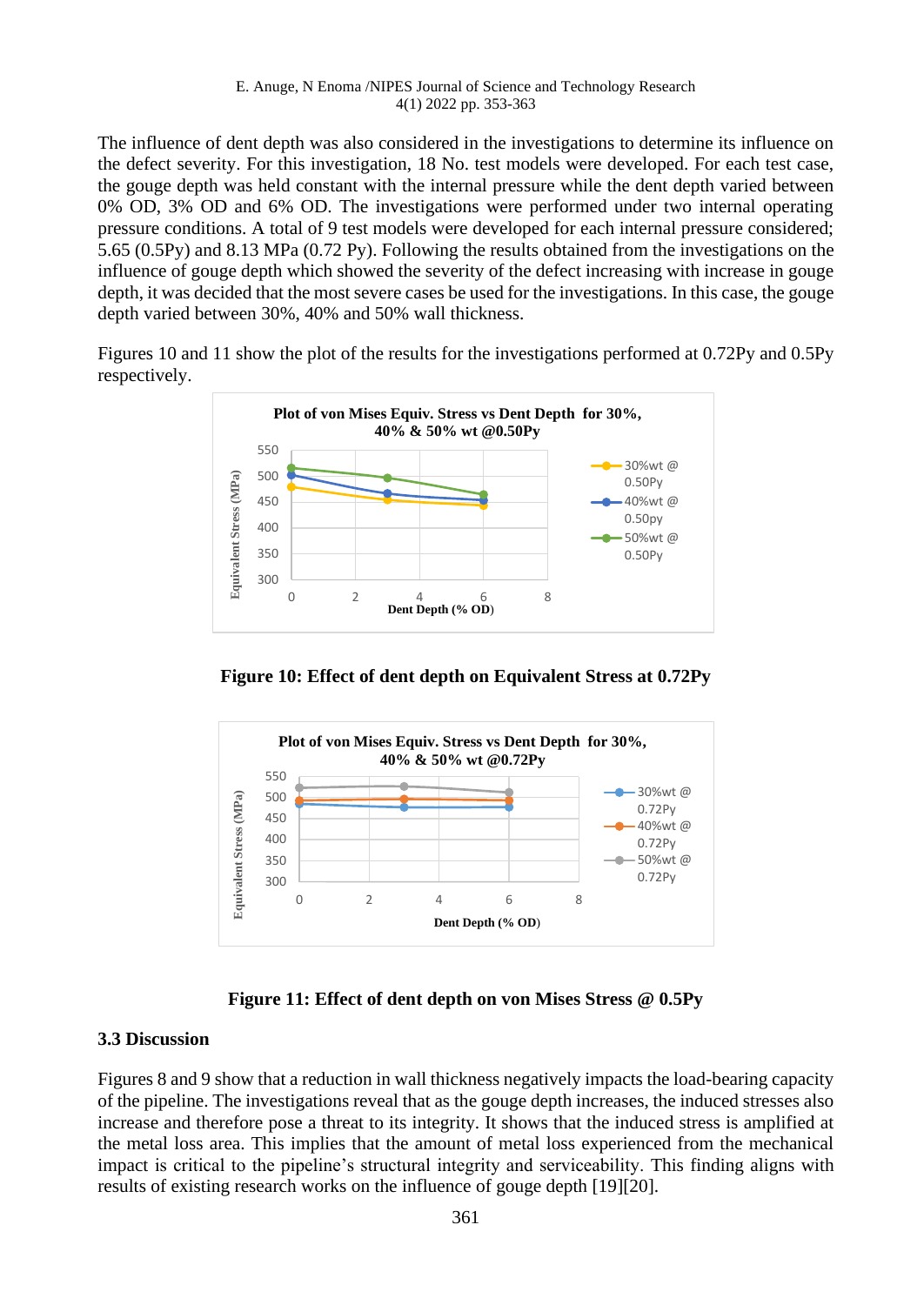Furthermore, analysing the trend of the results shown in Figures 8 and 9, it is seen that the equivalent stress exceeds yield strength but at 50% wall thickness, the stresses do exceed the material UTS and as such, the defect does not result in rupture of the pipeline structure.

Figures 10 and 11 also present the results of the investigations performed to determine the influence of gouge depth on the severity of the combined dent and gouge defect. The results show that as the dent depth increases from 0 to 6% of outer diameter, the equivalent stress induced decreases with the most severe condition observed at zero dent depth. The results indicate that indentation which results in permanent plastic deformation does not severely negatively impact the load bearing capacity of the pipeline. This observation implies the plastic deformation resulting from cold working or strain hardening reduces stress amplification and as such plays a less damaging role in the severity of the combined dent and gouge defect.

Comparing the influence of each of the parameters of interest in this investigation, it is seen that the gouge depth plays a more significant role in the severity of the combined dent and gouge defect when compared with the dent depth.

# **4. Conclusion**

The study was undertaken to investigate the influence of defect geometry on the load bearing capacity of pipelines with the combined dent and gouge defect, with a focus on the impact of dent depth and gouge depth on defect severity. The finite element method in which pipe material data obtained from experimental testing were employed in the models, was used in the investigation. The defect area with the pipe was the main reference area, to enhance understanding of how the structure respond to such a defect. The investigation revealed:

- 1) Stress amplification is observed as expected around the combined dent and gouge defected area, posing a severe threat to the integrity of pipelines.
- 2) Pipelines with the combined dent and gouge defect with a gouge depth greater than 10% wall thickness and up to 50% wall thickness experience stresses beyond material yield strength but do not lead to rupture at the defect area. In order words, for conditions considered, failure resulting in a leak or rupture will not occur due to this defect.
- 3) The degree of indentation, leading to work hardening of the pipeline material helps to reduce stress amplification at the defect region. This therefore implies that the indentation improves the structural response of the pipeline with the said defect as far as it does not lead to collapse or an unserviceable system.
- 4) Parametric study shows that the most critical defect component which determines the severity of the combined dent-gouge defect is the gouge depth. So, assessment and repair methodologies should be focused on methodologies that restore the structural strength of the pipeline with the combined dent and gouge defect.

## **Nomenclature**

|            | Three dimensional           |
|------------|-----------------------------|
| 3D         |                             |
| D          | Outer diameter              |
| E          | Young's Modulus             |
| FE         | <b>Finite Element</b>       |
| <b>FEA</b> | Finite Element Analysis     |
| OD         | <b>Outer Diameter</b>       |
| T          | Wall Thickness              |
| P          | Internal operating pressure |
| Py         | <b>Yield Pressure</b>       |
| UTS        | Ultimate tensile strength   |